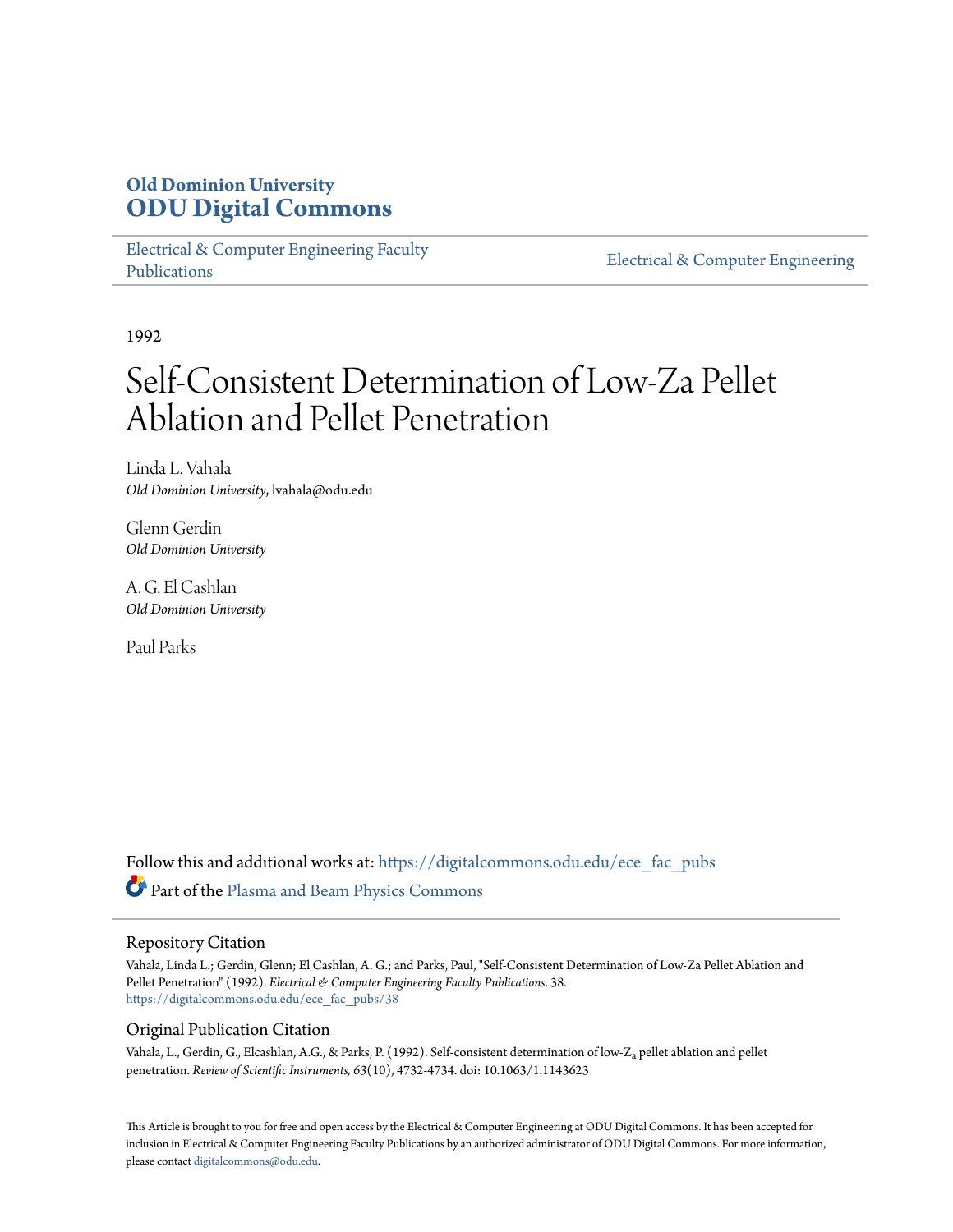# Self-consistent determination of low- $Z_a$  pellet ablation and pellet penetration

Linda Vahala, Glenn Gerdin, and A. G. El Cashlan<sup>a)</sup> Department of Electrical and Computer Engineering, Old Dominion University, Norfolk, Virginia 23529

Paul Parks GA Technologies Inc., San Diego, California 92138

(Presented on 17 March 1992)

The ablation dynamics of LiT pellets are solved self-consistently over a modest range of parameters using a surface dissociation model. The self-consistently determined parameters are then used to modify the standard low-Z pellet penetration codes. Since LiT pellets have certain advantages over carbon [in particular, Li conditioning of the walls and T for refueling a D-T reaction], the penetration of LiT into fusion plasmas is considered.

#### I. INTRODUCTION

The study of low-Z impurity pellet ablation in hightemperature plasmas has been a subject of great interest from the viewpoint of fusion diagnostics.<sup>1,2</sup> However, there are considerable difficulties in obtaining adequate pellet penetration into the fusion core. Because of carbon's high sublimation energy (7.5 eV/atom), it penetrates farther than other low-Z materials. Lithium pellets, although they have a lower sublimation energy ( 1.6 eV/atom) and hence a weaker penetration depth than carbon, are useful in wall conditioning. Recently, McCool et al., have suggested the use of LiT pellet injection into deuterium plasmas (the sublimation energy of LiT is 2.2 eV/atom, with dissociation energy of  $2.5 \text{ eV/molecule}$ . These pellets allow fusion refueling and are not cryogenic. Moreover, because of LiT's high tensile strength, higher pellet injection velocities are possible and this will aid in deeper plasma penetration.

The standard model<sup>4</sup> used to describe low-Z pellet ablation is a phenomenological model which focuses on the physics of the phase transition at the pellet surface. Certain assumptions have to be made on the transonic ablation flow. From this model, a pellet penetration algorithm was developed for low-Z pellet ablation, The predictions of this algorithm could be sensitive to certain input parameters which can only be estimated in the low-Z model.

It is not clear, especially for LiT pellets, how close these estimated input parameters are to the actual values. It is one of the objectives of this paper to determine these input parameters from a self-consistent (sc) solution for the transonic flow region and then to test their effects on the pellet penetration code.

Some of the important assumptions that are made in the low-Z phenomenological model<sup>4</sup> are (i) the local Mach number of the ablation cloud at the pellet surface  $M_1 \approx 0.5$ ; (ii) the ablation cloud density in the subsonic region decays from the pellet surface  $n_{cl}(r) \approx r^{-\alpha}$ , with  $5 < \alpha < 6$ ; (iii) the ablation cloud temperature at the pellet surface,  $T_1 \approx 0.6$  eV; (iv) the ratio of sonic radius to the pellet radius,  $r_{\star}/r_0 \approx 1.33$ ; (v) local thermodynamic equilibrium (LTE) holds throughout the entire ablation cloud; and (vi) the supersonic flow  $(r > r_*)$  is isothermal.

The rate at which the pellet surface is being ablated is determined from the phase transition boundary conditions at the pellet surface, and is given by<sup>4</sup>

$$
\frac{dr_0}{dt} = -\frac{f_B \eta q_{\infty}}{n_0 \left[\Delta H + \gamma T_1 [M_1^2/2 + 1/(\gamma - 1)]\right]}
$$
(1)

(subscript 0 refers to the solid material, while 1 refers to the vapor cloud at the phase transition boundary)  $n_0$  is the solid pellet number density,  $\Delta H$  is the sublimation energy of the pellet, and  $\gamma$  is the ratio of specific heats.  $f_B$  is the magnetic screening factor<sup>5</sup> which reduces the energy flux reaching the pellet due to anisotropic magnetic field effects. This reduction depends on the ratio of pellet radius to the average electron gyroradius and typically  $0.5 < f_B < 0.7$ , The heat flux attenuation factor  $\eta=q_1/q_\infty$ , where  $q_\infty$  is the background plasma electron heat flux and  $q_1$  is the heat flux at the pellet surface. The term inside the square brackets in Eq. (1) is usually approximated by  $\Delta H + 2.7T_1$ , based on assumption (i).

The pellet radius  $r_0(t)$ ,  $r_{\text{pl}}$ , is then determined by integrating Eq. (1) for given (constant) pellet speed  $v_{\text{pl}}$  and specified background plasma density  $n_{e0}(r)$  and temperature  $T_{e0}(r)$  profiles. In most pellet penetration codes,<sup>4,3</sup> the input parameters are typically  $f_B$ ,  $T_1$ ,  $M_1$ ,  $\alpha$ , and  $r_{\star}/r_0$ . These codes then solve iteratively for the attenuation factor  $\eta$  after which Eq. (1) can be integrated to determine the pellet penetration.

Here, over a modest range of parameters, we determine sc solutions to the low- $Z$  model. From these sc solutions, the input parameters for the penetration codes are determined and the sensitivity of the standard codes on these parameters can be tested.

#### II. SELF-CONSISTENT (SC) LOW-Z MODEL

A SC solution is determined from the cloud continuity, cloud momentum, cloud energy, plasma heat flux and plasma energy equations, and two boundary conditions that determine the location of the pellet surface. The cloud energy equation exhibits a singularity in the subsonic region and this can be handled by starting the radial inward

a)Present address: NASA Langley Research Center, Hampton, VA 23665.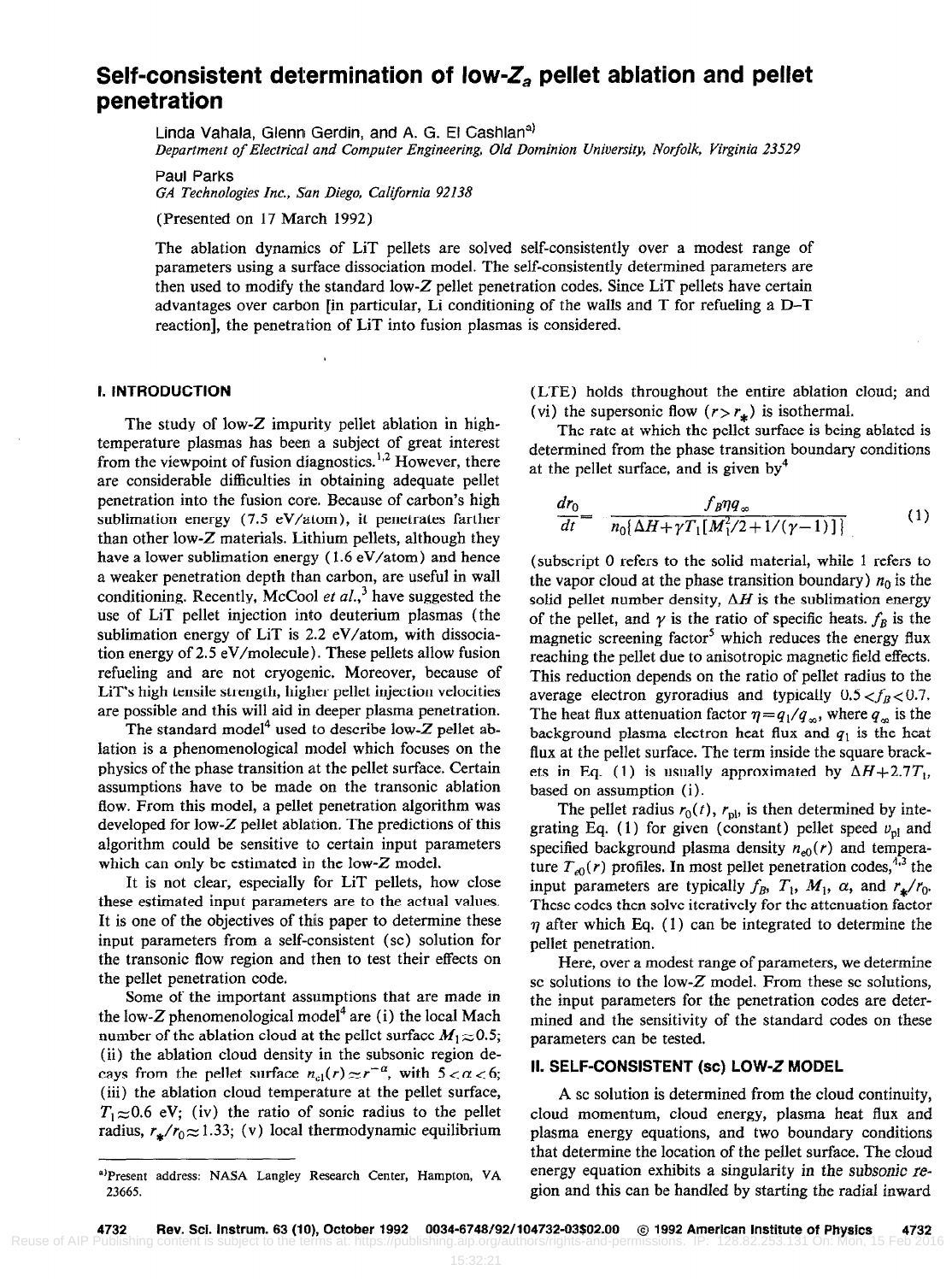| $r_{\rm pl}$ and $T_{\rm l}$ and $T_{\rm l}$ and $T_{\rm l}$ and $T_{\rm l}$ and $T_{\rm l}$ and $T_{\rm l}$ and $T_{\rm l}$ and $T_{\rm l}$ and $T_{\rm l}$ and $T_{\rm l}$ and $T_{\rm l}$ and $T_{\rm l}$ and $T_{\rm l}$ and $T_{\rm l}$ and $T_{\rm l}$ and $T_{\rm l}$ and |                              |  |  | (mm) $f_B$ (eV) $M_1$ $\eta$ $\alpha$ $f^*$ (+13) (keV) (kG) $r_{\star}/r_{\text{ol}}$ | $n_{\text{em}}$ $T_{\text{em}}$ $B_0$ |      |      |
|----------------------------------------------------------------------------------------------------------------------------------------------------------------------------------------------------------------------------------------------------------------------------------|------------------------------|--|--|----------------------------------------------------------------------------------------|---------------------------------------|------|------|
| 0.80                                                                                                                                                                                                                                                                             | 0.66 0.31 0.41 0.22 4.3 0.31 |  |  | 8.98                                                                                   | 6.53                                  | 20.4 | 1.33 |
| 0.74                                                                                                                                                                                                                                                                             | 0.66 0.27 0.38 0.22 4.4 0.24 |  |  |                                                                                        | 8.97 7.68 23.9                        |      | 1.33 |
| 0.68                                                                                                                                                                                                                                                                             | 0.65 0.25 0.38 0.25 4.4 0.18 |  |  | 8.99                                                                                   | 8.69                                  | 30.0 | 1.33 |
| 0.62                                                                                                                                                                                                                                                                             | 0.65 0.24 0.38 0.26 4.2 0.16 |  |  | 9.47                                                                                   | 9.83                                  | 33.5 | 1.33 |
| 0.56                                                                                                                                                                                                                                                                             | 0.65 0.24 0.38 0.28 4.5 0.11 |  |  | 9.72                                                                                   | 10.8                                  | 40.9 | 1.33 |
| 0.49                                                                                                                                                                                                                                                                             | 0.65 0.21 0.38 0.33 4.5 0.08 |  |  | 10.00                                                                                  | 11.74                                 | 48.6 | 1.33 |

propagation at this singular surface, as done for hydrogen pellets.6 The initial conditions for the solutions of these differential equations are then varied until the two phase transition boundary conditions are satisfied. These boundary conditions have been derived in the low-Z phenomenological model.<sup>4</sup> In obtaining an inner solution,  $T_1$ ,  $M_1$ ,  $\alpha$ , and  $\eta$  are determined self-consistently and can readily be checked with those values assumed in the low-Z model. The background plasma profiles  $n_{e0}$  and  $T_{e0}$  are determined only *after* this subsonic problem has been solved.

Earlier, we have presented our results for carbon<sup> $7$ </sup> and found very good agreement with the assumptions of the phenomenological model. Typically, it has been found that the pellet penetration codes are in good agreement with experiment carbon ablation results, particularly in hot plasmas.

For simplicity, the LiT vapor is assumed to dissociate at the pellet surface. On assuming surface dissociation, one is in essence increasing the sublimation energy by the 2.5 eV/atom dissociation energy. If volumetric dissociation is considered then this effect is diluted since the electrons striking the pellet surface are constrained to magnetic field lines whereas the vapor is not, until it is appreciably ionized. In Table I, we list some relevant parameters determined from a particular sequence of self-consistent LiT pellet solutions. Note that there are some differences with



FIG. 1. Normalized radial profiles of the self-consistent (sc) LiT solution for the 10.83 keV case.  $v$  and  $T$  are the ablation cloud velocity and temperature.  $q$  and  $E$  are the background electron heat flux and energy. These quantities are normalized to their values at the sonic surface.



FIG. 2. Ionization and normalized temperature profiles in the LiT ablation cloud. Note that during the tritium ionization, the cloud temperature is relatively flat.

values assumed in the low-Z phenomenological model (in particular low-Z parameters  $T_1 = 0.6$ ,  $M_1 = 0.5$ ,  $5 < \alpha < 6$ ). Close to the pellet surface, the cloud density falls off very rapidly and then it decays following a power law. In Fig. 1, the cloud velocity  $(v)$ , cloud temperature  $(T)$ , background plasma flux  $(q)$ , and electron energy  $(E)$  are shown, normalized to their sonic values. The  $Li<sup>+</sup>$  ionization occurs



FIG. 3. 3 mm LiT pellet penetration into an ITER-P plasma with broad plasma profiles, Eq. (2). Pellet velocity is 8 km/s. The input parameters are those determined from sc solutions. Also shown are the results from the application of the low-Z model input parameters (see Sec. I). Selfconsistent input parameters, however, are used for the Li pellet (which for direct comparison with LiT has the same injection speed and initial radius). Plots are shown both with and without the effects of surface dissociation [see Eq. (1)]. The solid curves are for the sc solution. The  $-\bullet$  –  $\bullet$  – curves are those for the input parameters from the low-Z model. The dashed curve is for sc solution for Li. Since the surface dissociation model overestimates the cloud shielding, the actual penetration of LIT should be bounded by the curves with and without the dissociation energy sink (i.e.,  $H_{sub} + H_{diss}$ , and  $H_{sub}$ , respectively).